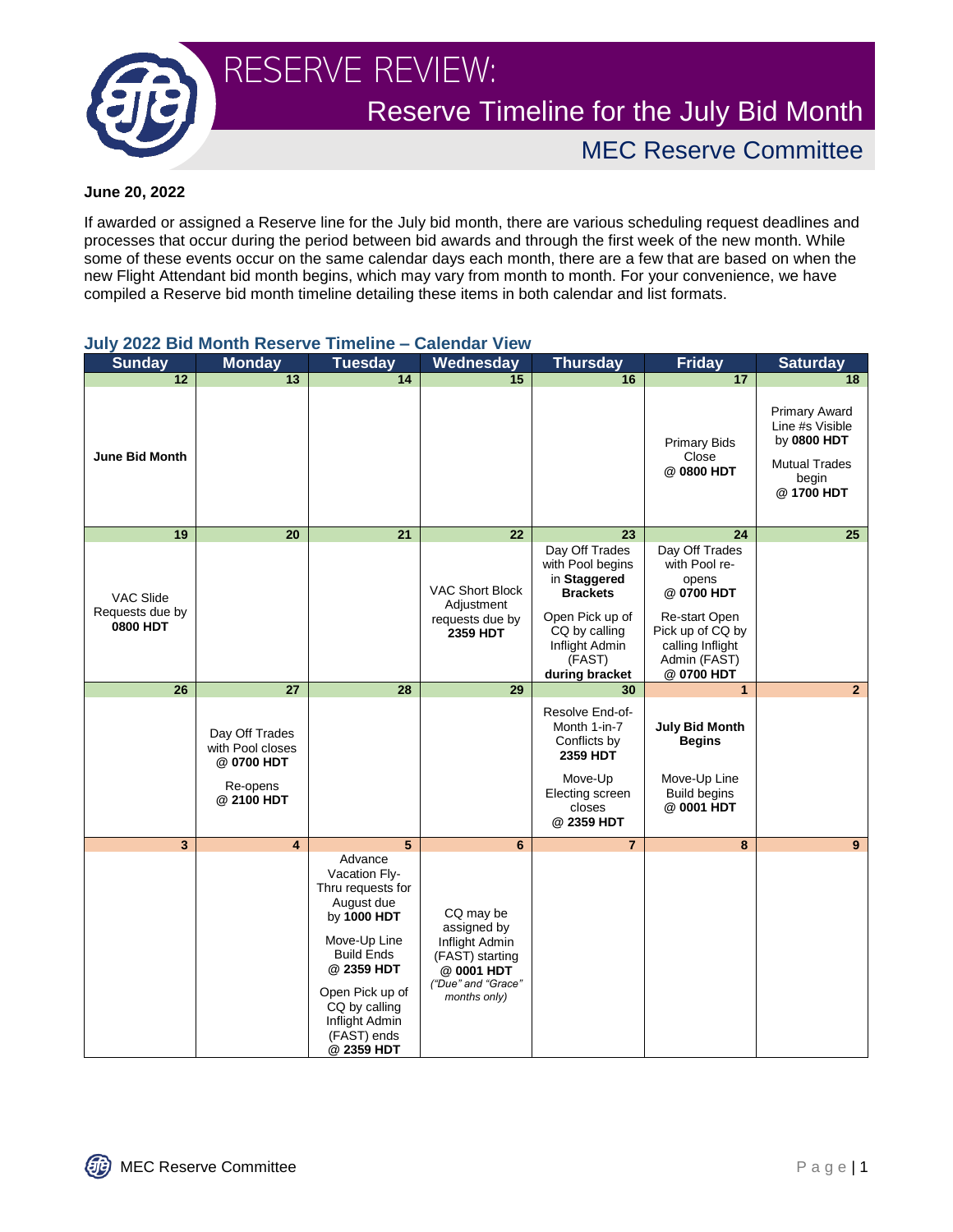## **July 2022 Bid Month Reserve Timeline – Detailed List View**

| <b>Date</b> | <b>Time</b>                   | <b>Event Description</b>                                                                                                                                                             |  |  |  |  |
|-------------|-------------------------------|--------------------------------------------------------------------------------------------------------------------------------------------------------------------------------------|--|--|--|--|
| 6/17        | <b>0800 HDT</b>               | <b>Primary Bids Close</b>                                                                                                                                                            |  |  |  |  |
| 6/18        | 0800 HDT                      | <b>Primary Award Line Numbers Visible</b>                                                                                                                                            |  |  |  |  |
|             | <b>1700 HDT</b>               | <b>Mutual Trades Begin</b>                                                                                                                                                           |  |  |  |  |
| 6/19        | <b>0800 HDT</b>               | <b>Vacation Slide Requests Due</b>                                                                                                                                                   |  |  |  |  |
|             |                               | Contract Section 12.G.3.a. provides Reserves with the ability to move a vacation<br>up to two (2) days in either direction, provided no new legality or short blocks are<br>created. |  |  |  |  |
|             |                               | Contract Section 12.G.3.b. provides a Reserve who is awarded a vacation that<br>$\bullet$                                                                                            |  |  |  |  |
|             |                               | does not include any days of availability the ability to move the vacation a                                                                                                         |  |  |  |  |
|             |                               | sufficient number of days forward or backward in order to encompass the                                                                                                              |  |  |  |  |
|             |                               | nearest two (2) available Reserve days.                                                                                                                                              |  |  |  |  |
|             |                               | See our Reserve Lines and Vacation document for more details.                                                                                                                        |  |  |  |  |
|             |                               | Vacation Short Block Adjustment Requests Due                                                                                                                                         |  |  |  |  |
|             |                               | Contract Section 12.C.3. provides Reserves will have a period of five (5) days to                                                                                                    |  |  |  |  |
|             |                               | adjust their vacation or schedule to eliminate any short blocks created by the                                                                                                       |  |  |  |  |
| 6/22        | 2359 HDT                      | vacation days, if they so choose. This may be accomplished by dropping                                                                                                               |  |  |  |  |
|             |                               | availability days, moving availability days, or moving the vacation by up to two                                                                                                     |  |  |  |  |
|             |                               | (2) days in either direction.                                                                                                                                                        |  |  |  |  |
|             |                               | See our Reserve Lines and Vacation document for more details.                                                                                                                        |  |  |  |  |
|             | <b>Staggered</b>              | Reserve Day Off Trades with the Pool Begin                                                                                                                                           |  |  |  |  |
| 6/23        | <b>Brackets</b><br>See Bid    | Open Pick-Up of CQ Training Pairings Begin                                                                                                                                           |  |  |  |  |
|             | <b>Packet Cover</b><br>Letter | Reserves must contact Inflight Administration (i.e., the FAST team) at 1-800-<br>$\bullet$                                                                                           |  |  |  |  |
|             |                               | FLT-LINE, option 4, option 2 to be scheduled on a day of Reserve availability.                                                                                                       |  |  |  |  |
| 6/24        | 0700 HDT                      | Reserve Day Off Trades with the Pool Re-Open                                                                                                                                         |  |  |  |  |
|             |                               | Open Pick-Up of CQ Training Pairings Re-Opens (see above)                                                                                                                            |  |  |  |  |
| 6/27        | 0700 HDT                      | <b>Reserve Day Off Trades with the Pool Close</b>                                                                                                                                    |  |  |  |  |
|             | <b>2100 HDT</b>               | Reserve Day Off Trades with the Pool Re-Opens                                                                                                                                        |  |  |  |  |
|             | <b>2359 HDT</b>               | <b>Deadline to Resolve End-of-Month 1-in-7 Conflicts</b>                                                                                                                             |  |  |  |  |
|             |                               | Whenever a Reserve is not scheduled with at least one (1) calendar day off at<br>$\bullet$                                                                                           |  |  |  |  |
|             |                               | their home domicile in any consecutive seven (7) day period due to the                                                                                                               |  |  |  |  |
|             |                               | convergence of monthly schedules, Contract Sections 6.P.3. and 8.I.2. provide                                                                                                        |  |  |  |  |
|             |                               | the Flight Attendant with the ability to decide how the schedule conflict will be                                                                                                    |  |  |  |  |
|             |                               | reconciled. NOTE: If you do not contact the Crew Desk before the first day of the                                                                                                    |  |  |  |  |
| 6/30        |                               | new bid month, the 1-in-7 is considered automatically waived.                                                                                                                        |  |  |  |  |
|             |                               | Please see our Transitioning to Reserve document for details.<br><b>Move-Up Electing Screen Closes</b>                                                                               |  |  |  |  |
|             |                               |                                                                                                                                                                                      |  |  |  |  |
|             |                               | Unless otherwise selected during the Primary bidding process, all Reserves are<br>$\bullet$<br>added to the Move-Up List. Following the bid awards, Reserves may edit their          |  |  |  |  |
|             |                               | Move-Up elections (remove/re-add name to list, type of flying preferences,                                                                                                           |  |  |  |  |
|             |                               | protected days) using the Move-Up Electing screen in CCS until 2359 HDT on                                                                                                           |  |  |  |  |
|             |                               | the last day of the old bid month.                                                                                                                                                   |  |  |  |  |
|             |                               | See the Reserve Survival Guide and JCBA Move-Up List Enhancement Guide for more                                                                                                      |  |  |  |  |
|             |                               |                                                                                                                                                                                      |  |  |  |  |
|             |                               | information.                                                                                                                                                                         |  |  |  |  |